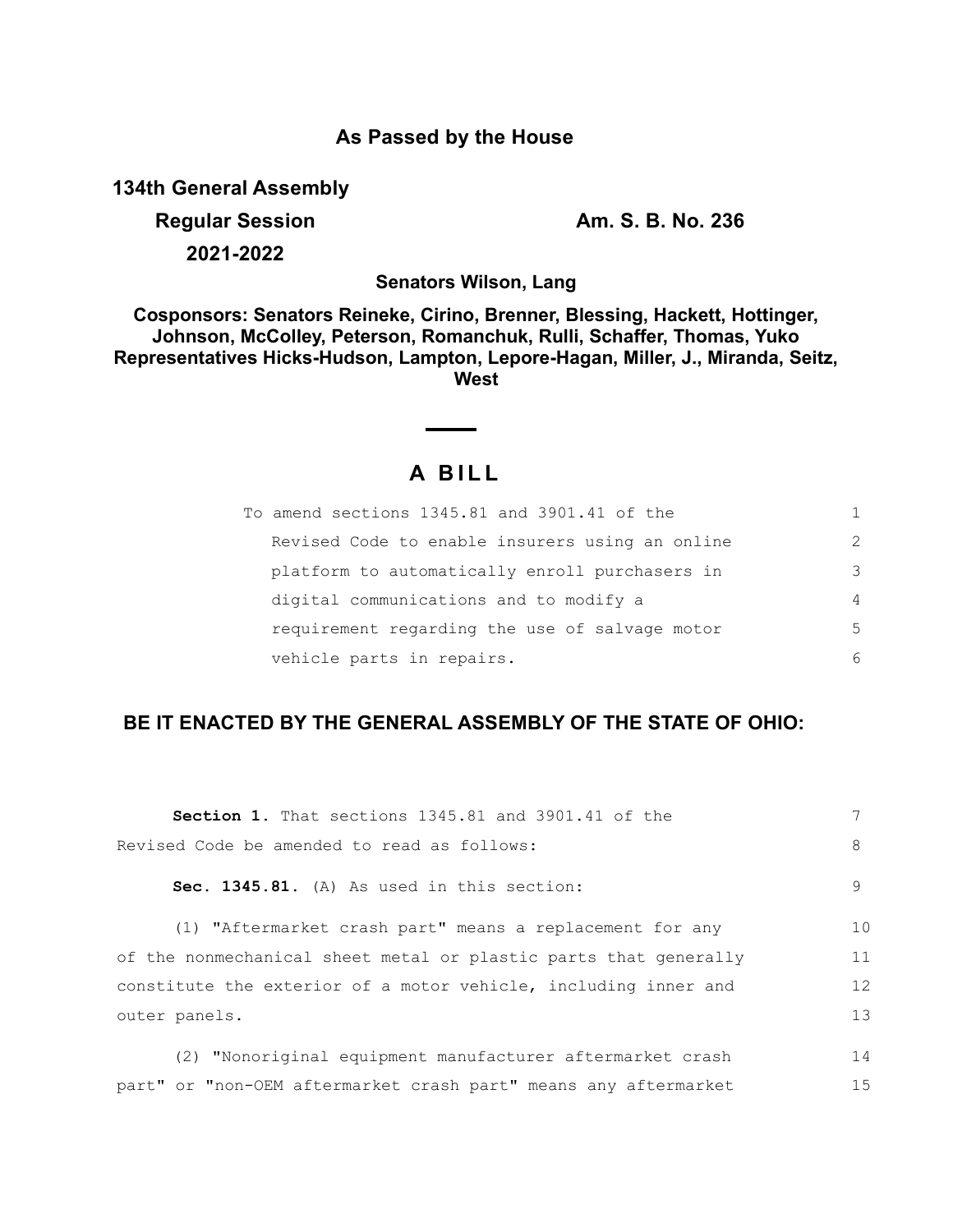crash part that is not made by or for the manufacturer of the motor vehicle. (3) "Repair facility" means any motor vehicle dealer, garage, body shop, or other commercial entity that undertakes the repair or replacement of those parts that generally constitute the exterior of a motor vehicle. (4) "Installer" means any individual who actually performs the work of replacing or repairing parts of a motor vehicle. (5) "Insurer" means any individual serving as an agent or authorized representative of an insurance company, involved with the coverage for repair of the motor vehicle in question. (B) Any insurer who provides an estimate for the repair of a motor vehicle based in whole or in part upon the use of any (1) If the person requesting the repair chooses to receive a written estimate, the insurer, repair facility, or installer providing the estimate shall identify, clearly in the written 16 17 18 19 20 21 22 23  $24$ 25 26 27 28 29 30 31 32 33 34 35 36 37 38 39

non-OEM aftermarket crash part in the repair of the motor vehicle and any repair facility or installer who intends to use a non-OEM aftermarket crash part in the repair of a motor vehicle shall comply with the following provisions, as applicable:

estimate, each non-OEM aftermarket crash part and shall contain a written notice with the following language in ten-point or larger type: "This estimate has been prepared based upon the use of one or more aftermarket crash parts supplied by a source other than the manufacturer of your motor vehicle. Warranties applicable to these aftermarket crash parts are provided by the parts manufacturer or distributor rather than by your own motor vehicle manufacturer." Receipt and approval of the written 40 41 42 43 44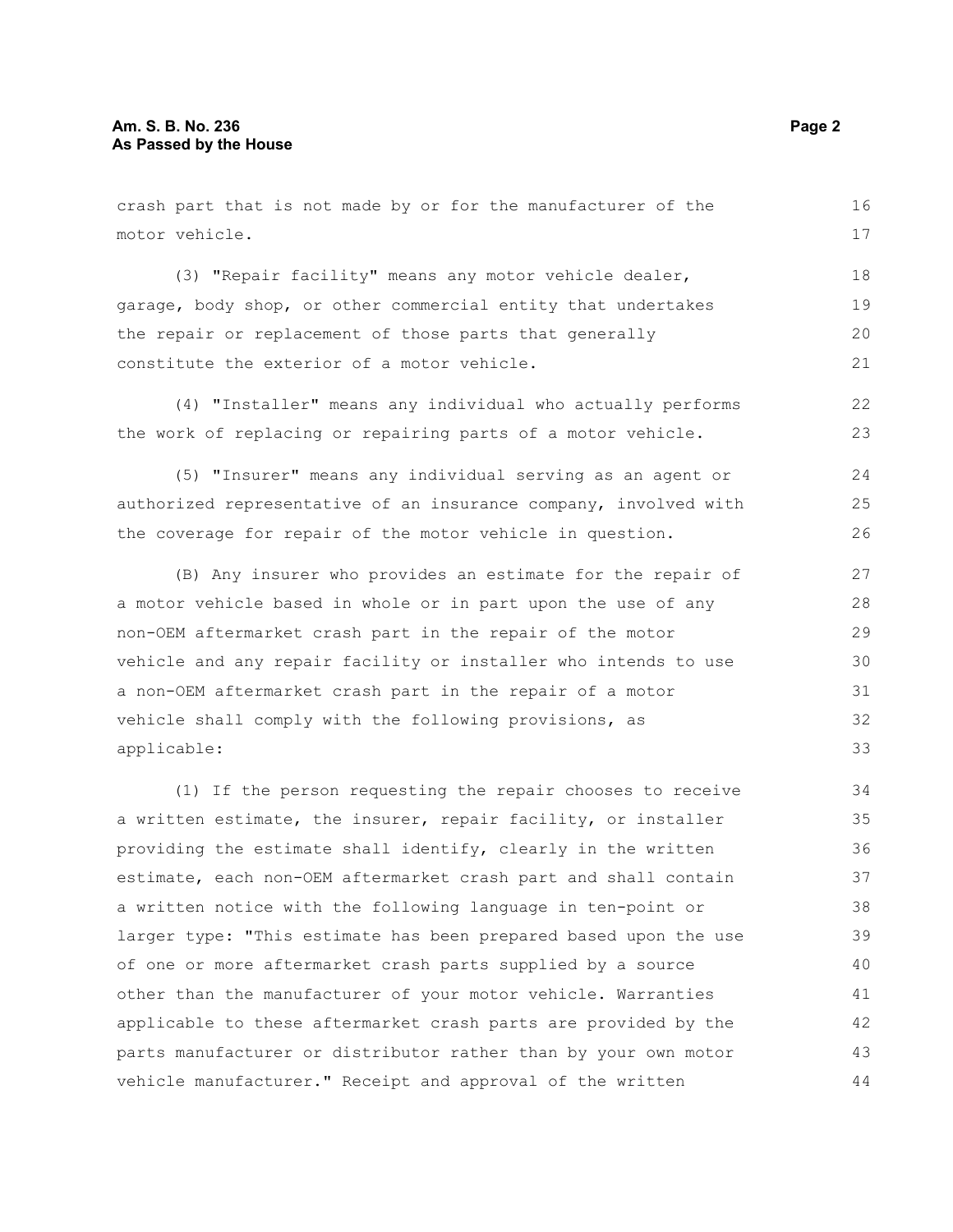estimate shall be acknowledged by the signature of the person requesting the repair at the bottom of the written estimate. 45 46

(2) If the person requesting the repair chooses to receive an oral estimate or no estimate at all, the insurer, repair facility, or installer providing the estimate or seeking the person's approval for repair work to commence shall furnish or read to the person a written notice as described in division (B) (1) of this section at the time that the oral estimate is given or when the person requesting the repair gives-his approval for the repair work to commence. If the person has chosen to receive an oral estimate or no estimate, the written notice described in division (B)(1) of this section shall be provided with the final invoice for the repair.

(C) Any non-OEM aftermarket crash part manufactured after the effective date of this act October 16, 1990, shall have permanently affixed thereto, or inscribed thereon, prior to the installation of the part, the business name or logo of the manufacturer.

Whenever practical, the location of the affixed or inscribed information upon the part shall ensure that the information shall be accessible after installation. 63 64 65

(D) An insurer, repair facility, or installer may use a salvage motor vehicle part in the repair of a motor vehicle, if the salvage motor vehicle part is of a like kind and quality to the part in need of repair and is removed-sourced from a salvagemotor vehicle by a-salvage motor vehicle dealer licensed under Chapter 4738. of the Revised Code. 66 67 68 69 70 71

(E) Any violation of this section in connection with a consumer transaction as defined in section 1345.01 of the 72 73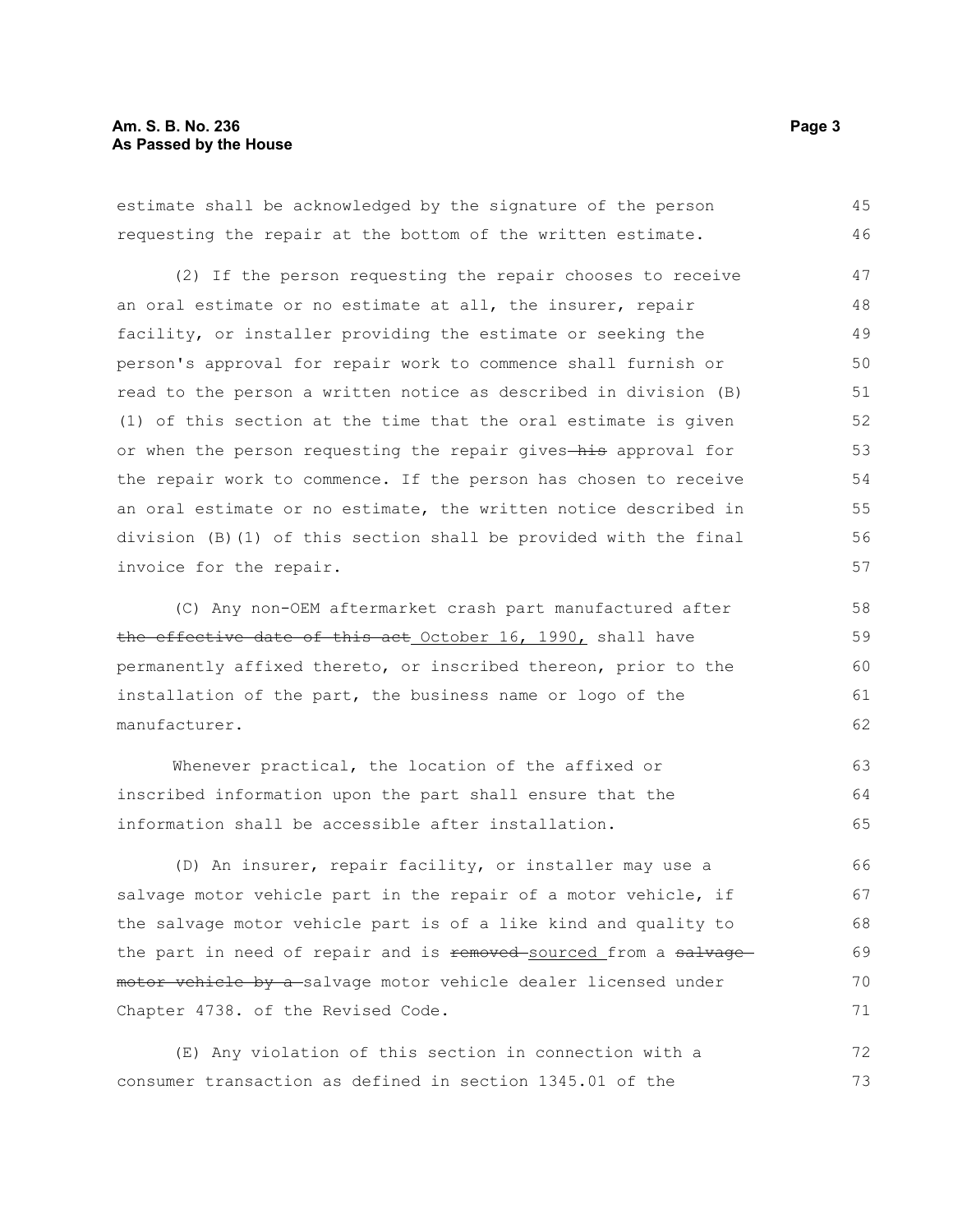| Revised Code is an unfair and deceptive act or practice as       | 74  |  |
|------------------------------------------------------------------|-----|--|
| defined by section 1345.02 of the Revised Code.                  | 75  |  |
| Sec. 3901.41. (A) As used in this section:                       | 76  |  |
| (1) "Automated transaction" has the same meaning as in           | 77  |  |
| section 1306.01 of the Revised Code, and includes electronic     | 78  |  |
| transactions between two or more persons conducting business     | 79  |  |
| pursuant to the laws of this state relating to insurance.        | 80  |  |
| (2) "Contact point" means any electronic identification to       | 81  |  |
| which messages can be sent, including, but not limited to, any   | 82  |  |
| of the following:                                                | 83  |  |
| (a) An electronic mail address;                                  | 84  |  |
| (b) An instant message identity;                                 | 85  |  |
| (c) A wireless telephone number, or any other personal           | 86  |  |
| electronic communication device;                                 |     |  |
| (d) A facsimile number.                                          | 88  |  |
| (3) "Insured" means a certificate holder, contract owner,        | 89  |  |
| customer, policyholder, or subscriber as those terms are used in | 90  |  |
| the laws of this state relating to insurance.                    |     |  |
| (4) "Insurer" has the same meaning as in section 3901.32         | 92  |  |
| of the Revised Code.                                             | 93  |  |
| (5) "Laws of this state relating to insurance" has the           | 94  |  |
| same meaning as in section 3901.04 of the Revised Code.          | 95  |  |
| (6) "Personally identifiable information" means any              | 96  |  |
| individually identifiable information gathered in connection     |     |  |
| with an insurance transaction, including a person's name,        |     |  |
| address, social security number, and banking information.        | 99  |  |
| (7) "Secure web site" means a web site that meets both of        | 100 |  |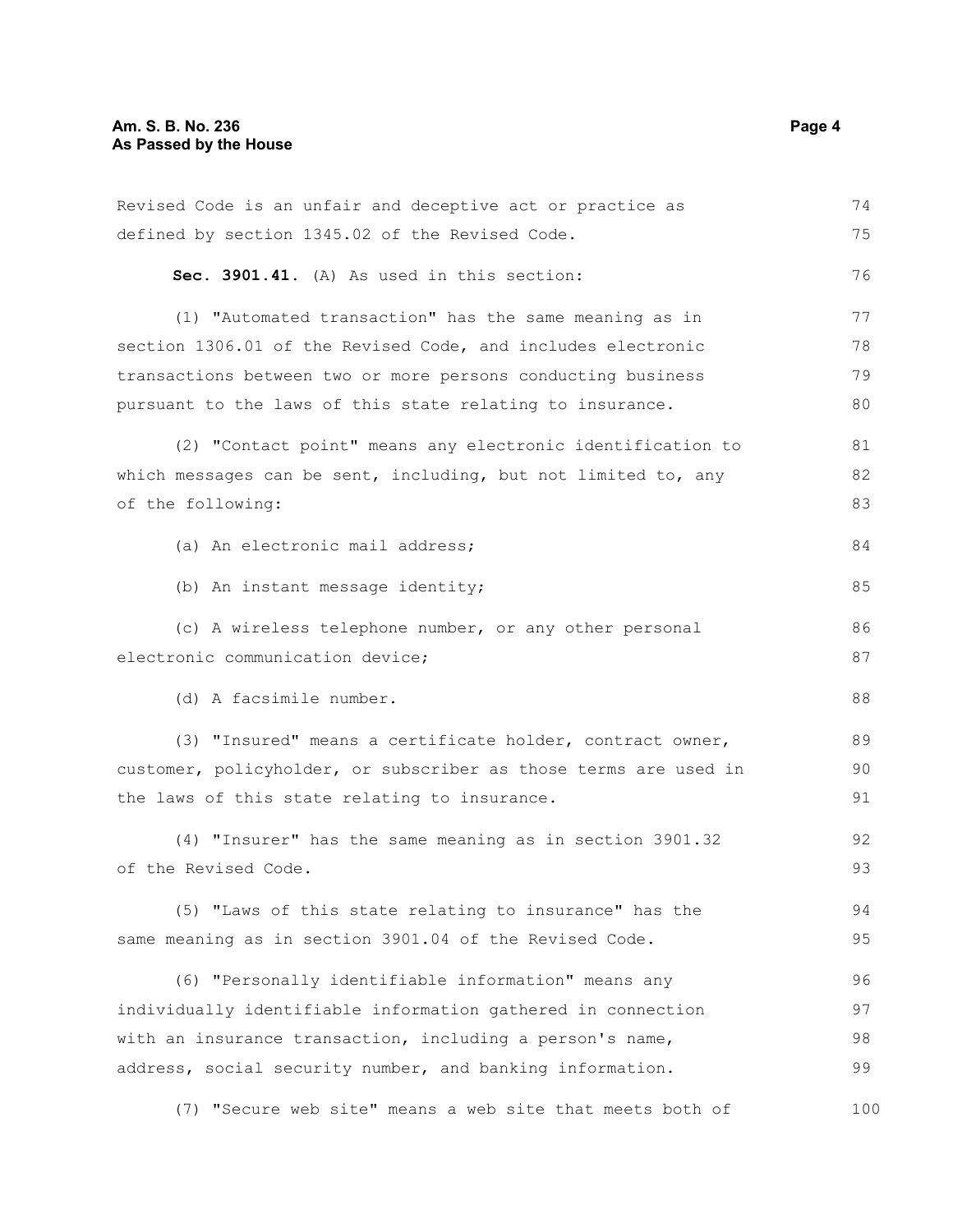the following criteria:

(a) The web site uses the hypertext transfer protocol secure communication protocol or other equally secure communication protocol. 102 103 104

(b) The web site requires a person to enter a unique user credential to access personally identifiable information for which the person has the legal right to access.

(B) Notwithstanding any laws of this state relating to insurance, sections 1306.01 to 1306.23 of the Revised Code, the "Uniform Electronics Transactions Act," apply to the business of insurance in this state. 108 109 110 111

(C)(1) If an insured agrees to conduct the business of insurance via an automated transaction, any information issued or delivered in writing may be issued or delivered electronically to a contact point provided by the insured, as long as both of the following apply:

(a) The transmission of information is in compliance with sections 1306.07 and 1306.14 of the Revised Code. 117 118

(b) The details of the automated transaction are fully disclosed to the insured in the application, policy, certificate, contract of insurance, or by another method that ensures notice to the insured. An insurer's form used only to notify an insured of and obtain consent for an automated transaction does not need to be approved or accepted by the superintendent of insurance. 119 120 121 122 123 124 125

(2)(a) Except for notices of cancellation, nonrenewal, or termination, an insurer may deliver information via a secure web site if the insurer sends an electronic notice to a contact point and the electronic notice includes a hyperlink to the 126 127 128 129

101

105 106 107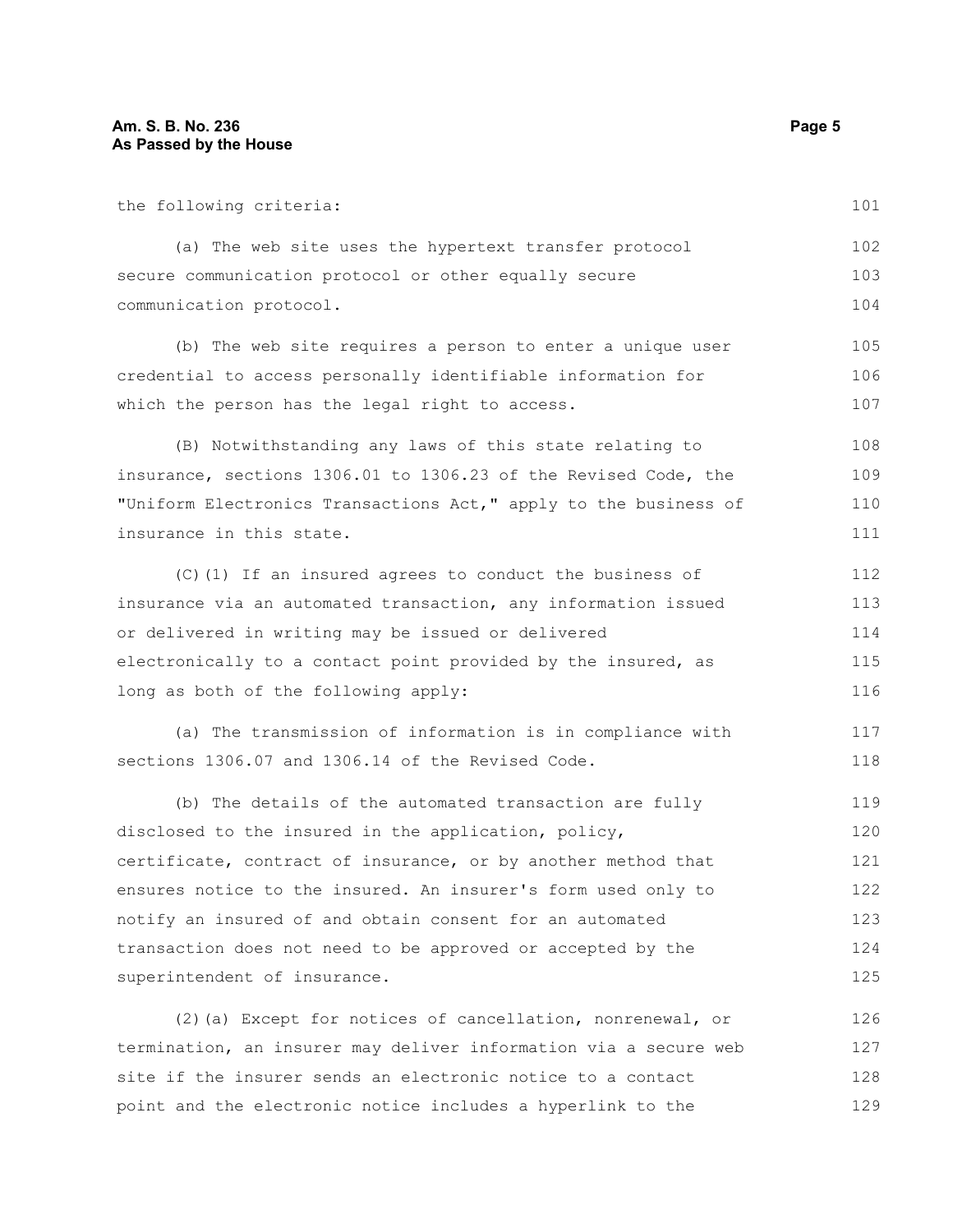secure web site.

(b) If an insurer uses a secure web site to deliver changes in terms or conditions in an insured's policy, certificate, or contract of insurance, including any endorsements or amendments, the electronic notice to the insured's contact point shall include all of the following: (i) A list or summary of the changes; (ii) A link to the complete document located on the insurer's secure web site; (iii) The following or substantially similar statement displayed in a prominent manner: "There are changes in the terms or conditions of your policy, certificate, or contract of insurance." (3) At a minimum, the details of the automated transaction shall include all of the following:

(a) A clear and conspicuous statement informing the insured of any right or option of the insured to receive a record on paper; 145 146 147

(b) The right of the insured to withdraw the insured's consent, and any consequences or fees if the insured withdraws consent; 148 149 150

(c) A description of the procedures the insured must use to withdraw consent and to update the insured's contact point. 151 152

(4) Agreement to participate in a part of an automated transaction shall not be used to confirm the insured's consent to transact the entire business of insurance pursuant to this section. 153 154 155 156

130

136

137 138

139 140

141 142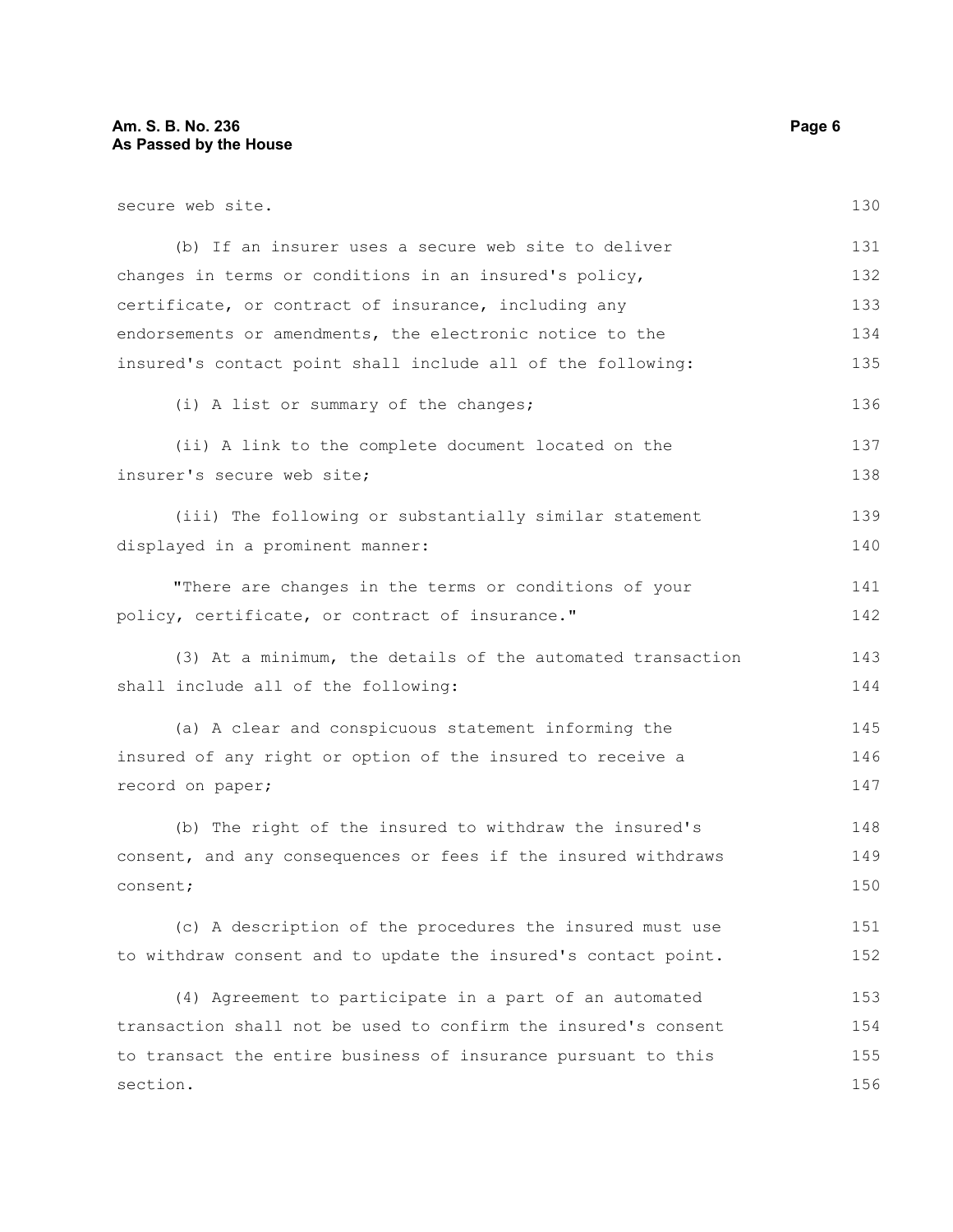(5) A withdrawal of consent by an insured shall be effective within a reasonable time period, not to exceed ten business days after the receipt of the withdrawal by the insurer. 157 158 159 160

(D) The insurer shall send all notices of cancellation, nonrenewal, termination, or changes in the terms or conditions of the policy, certificate, or contract of insurance to the last known contact point supplied by the insured. If the insurer has knowledge that the insured's contact point is no longer valid, the insurer shall send the information via regular mail to the last known address furnished to the insurer by the insured. 161 162 163 164 165 166 167

(E) Any insurer conducting the business of insurance via an automated transaction shall allow the insurer's insureds who agree to participate in an automated transaction the option to withdraw consent from participating in the automated transaction. 168 169 170 171 172

(F) Notwithstanding any laws or regulations of this state relating to insurance, any policy, certificate, or contract of insurance, including any endorsements or amendments, that do not contain personally identifiable information may be posted to the insurer's web site in lieu of any other method of delivery. If the insurer elects to post any policy, certificate, or contract of insurance to the insurer's web site, all of the following shall apply: 173 174 175 176 177 178 179 180

(1) The policy, certificate, or contract of insurance is readily accessible by the insured and, once the policy, certificate, or contract of insurance is no longer used by the insurer in this state, it is stored in a readily accessible archive; 181 182 183 184 185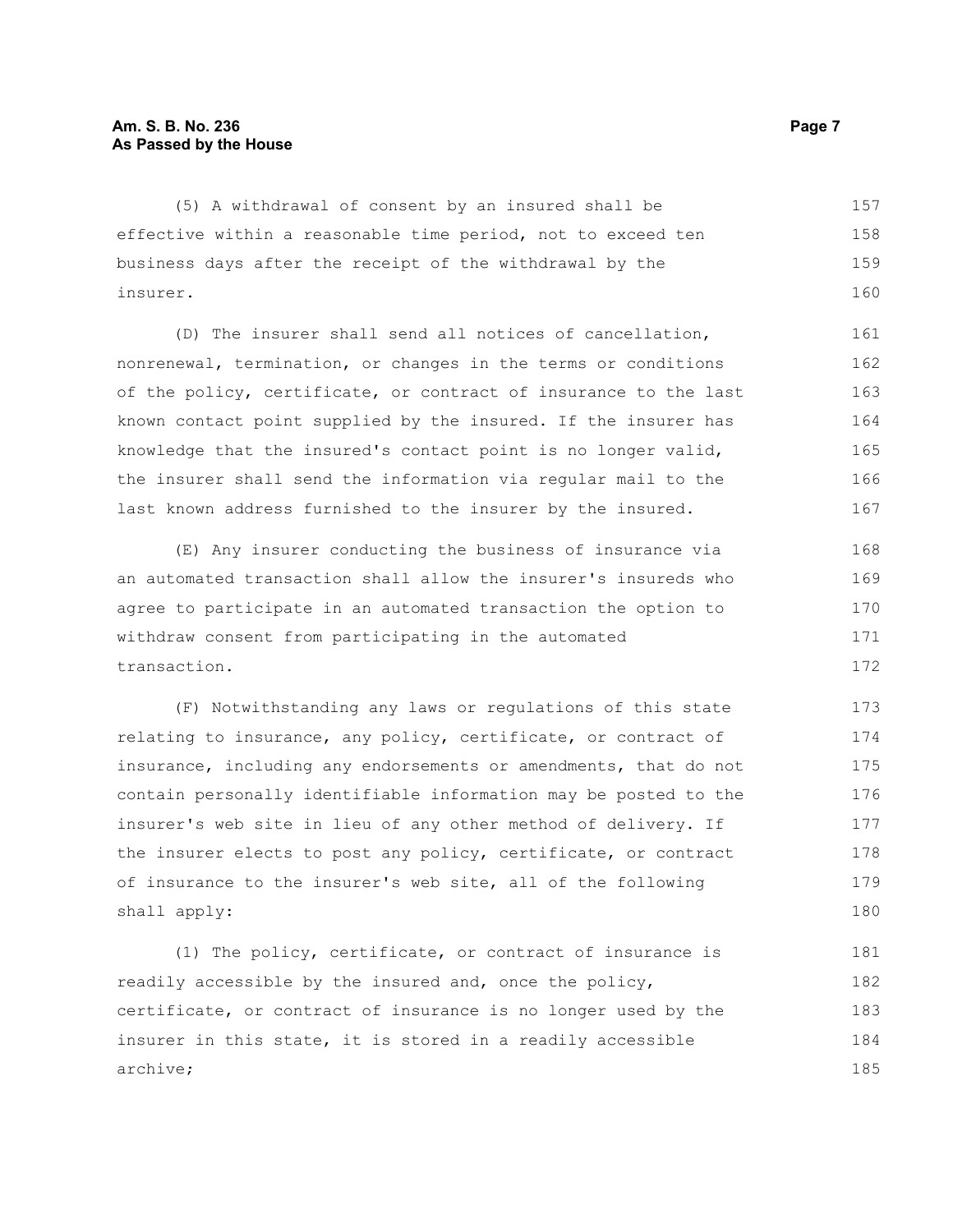## **Am. S. B. No. 236 Page 8 As Passed by the House**

(2) The policy, certificate, or contract of insurance is posted in such a manner that the insured can easily identify the insured's applicable policy, certificate, or contract and print or download the insured's documents without charge and without the use of any special program or application that is not readily available to the public without charge; 186 187 188 189 190 191

(3) The insurer provides written notice at the time of issuance of the initial policy, certificate, contract, or any renewal forms of a method by which the insured may obtain upon request a paper or electronic copy of their policy, certificate, or contract without charge; 192 193 194 195 196

(4) The insurer clearly identifies the applicable policy, endorsements, amendments, certificate, or contract of insurance purchased by the insured on any declaration page, certificate of insurance, summary of benefits, or other evidence of coverage issued to the insured;

(5) The insurer gives notice, in the manner it customarily communicates with an insured, of any changes to the policy, certificate, or contract of insurance, including any endorsements or amendments, and of the insured's right to obtain upon request a paper or electronic copy of the policy, endorsements, or amendments without charge. 202 203 204 205 206 207

(G) Notwithstanding any other section of Title XXXIX or Chapters 1739. or 1751. of the Revised Code or rules adopted thereunder to the contrary, an insurer may deliver any notices, documents, or information to an insured via an automated transaction pursuant to this section. 208 209 210 211 212

(H) This section does not supersede any time periods, filing requirements, or content of notices, documents, notices 213 214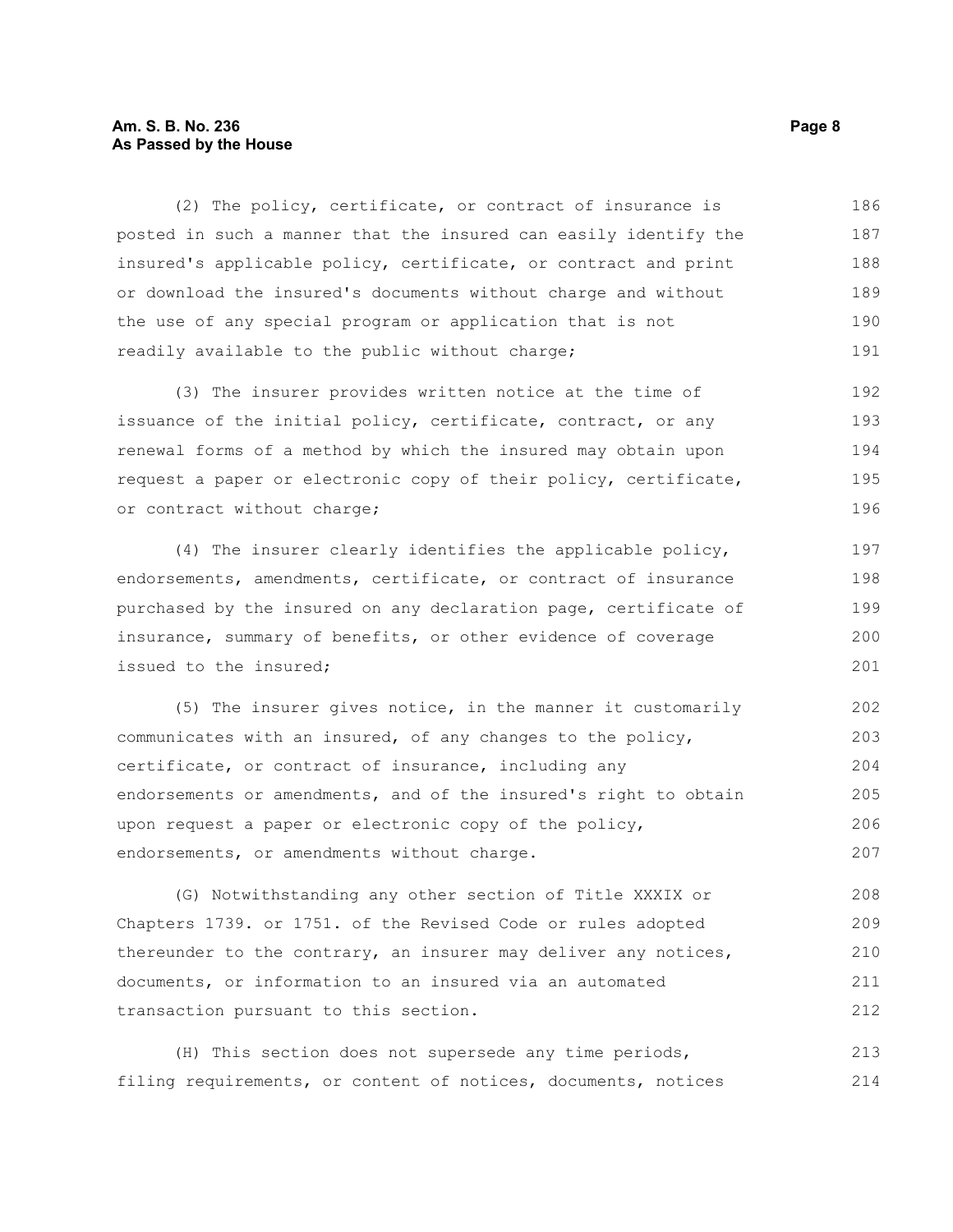to insureds' agents required pursuant to sections 3937.25, 3937.26, and 3937.27 of the Revised Code, or information otherwise required by a law other than this section relating to insurance. This section does not apply to disclosures through electronic media of certificates, explanation of benefit statements, and other mandated materials under the "Employee Retirement Income Security Act of 1974," 88 Stat. 829, 29 U.S.C. 1001, as amended, and any regulation adopted thereunder. 215 216 217 218 219 220 221 222

(I) If the consent of an insured to receive certain notices, documents, or information in an electronic form is on file with an insurer before-the effective date of this section-September 4, 2014, if the consent was not accompanied by the details of the automated transaction described in division (C) (3) of this section, and if, pursuant to this section, an insurer intends to deliver additional notices, documents, or information to that insured in an electronic form, then, prior to delivering or at the time of delivering such additional notice, documents, or information electronically, the insurer shall notify the insured of the details of the automated transaction in compliance with division (C)(3) of this section. 223 224 225 226 227 228 229 230 231 232 233 234

(J) (1) The purchase of a policy of insurance through an online platform shall be considered an agreement to conduct the business of insurance via an automated transaction under this section, and the insured shall be considered to have affirmatively consented to have all notices and documents related to the policy delivered to the insured electronically. 235 236 237 238 239 240

(2) Notwithstanding division (J)(1) of this section, if an insured purchasing a policy of insurance via an online platform requests to receive all notices and documents in paper format, the insurer shall provide all notices and other documents 241 242 243 244